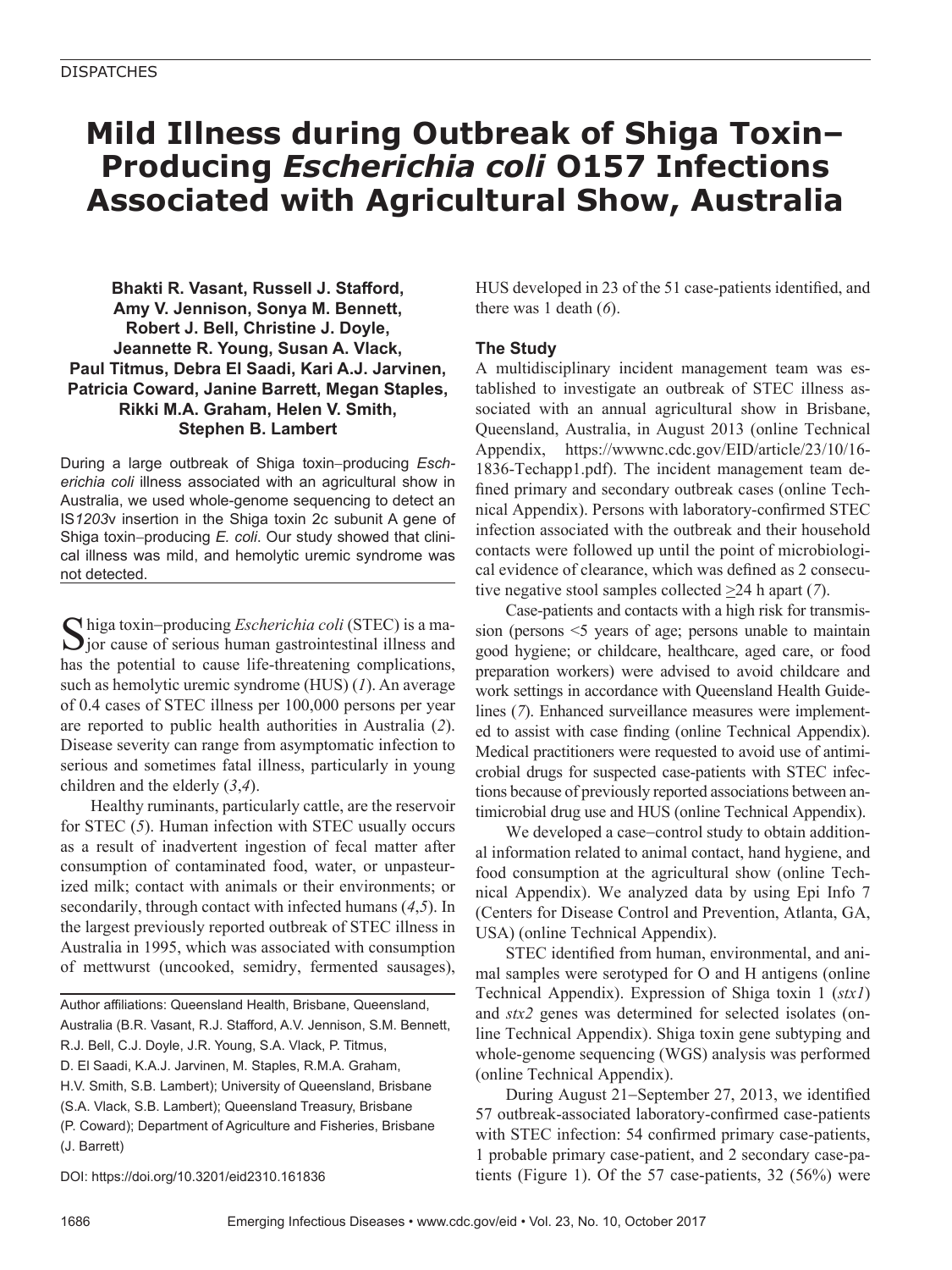

**Figure 1.** Illness onset dates for persons with cases of Shiga toxin−producing *Escherichia coli* illness associated with an agricultural show and non–outbreak-related cases, Brisbane, Queensland, Australia, 2013. Onset dates for 6 primary cases were not available. There was 1 asymptomatic secondary case.

female. Case-patients ranged in age from 1 to 77 (median 9) years; 31 (56%) case-patients were  $\leq 10$  years of age. Median incubation period after attending the agricultural show was 4 (range 1–11, 25th–75th percentile 3–5) days.

Case-patients reported diarrhea (96%), abdominal pain (93%), bloody diarrhea (41%), and fever (32%) (Table 1). Seven case-patients were hospitalized. No cases of HUS or deaths were reported.

Public Health Units followed up 40 case-patients until microbiological evidence of clearance; the remaining case-patients were lost to follow-up. Median duration of STEC excretion among primary case-patients was 18 (range 2−52) days (Table 2). After 27 days and 6 recurrent stools positive for STEC, and after acute diarrheal illness had resolved, 1 child was given azithromycin on day 40 for 3 days to hasten decolonization. Two consecutive stool specimens obtained >48 h after treatment with antimicrobial drugs was stopped were negative for STEC in this child. This patient did not have any adverse effects from azithromycin treatment.

Forty-four of 55 primary case-patients and 28 household contacts who attended the agricultural show were included in the case−control study. Median age of casepatients was 8 (range 1−77) years, and median age of controls was 38 (range 1−70) years.

We showed by using univariate analysis that case-patients were not more likely than controls to have entered the animal nursery at the show. Case-patients were more likely than controls to have had contact with lambs or goats, fed the animals, or had their hands licked by animals (online Technical Appendix).

We identified the same multilocus variable number tandem repeat and *stx* subtype genotype of *E. coli* O157:Hin human case-patients, animal bedding from the animal nursery before disposal, and fecal samples collected from lambs, goats, and calves (online Technical Appendix). WGS and read mapping to an *E. coli* O157 reference genome showed that of the human, animal, and environmental isolates analyzed, all contained an IS*1203*v insertion that resulted in deletion of the first 494 bp of the *stx2c* subunit A gene (Figure 2). Expression of *stx2* was not detected in these isolates by Immunocard STAT! EHEC (Meridian Bioscience, Cincinnati, OH, USA) and Shiga toxin Quik Chek (Alere, Waltham, MA, USA) lateral flow devices. No additional *stx2* genes were identified, and no disruptions were detected in the *stx1* gene regions of any of the isolates.

Table 1. Frequency of symptoms among persons, by age group, with cases of Shiga toxin-producing *Escherichia coli* illness associated with an agricultural show, Brisbane, Queensland, Australia, 2013

|                         | Age group, y, no. positive/no. responded (%) |            |             |            |  |  |
|-------------------------|----------------------------------------------|------------|-------------|------------|--|--|
| Symptom (self reported) | Αll                                          | 1–4        | $5 - 14$    | >15        |  |  |
| Diarrhea                | 48/50 (96)                                   | 16/17 (94) | 15/15 (100) | 17/18 (94) |  |  |
| Bloody diarrhea*        | 19/46 (41)                                   | 1/16(6)    | 7/13(54)    | 11/17 (65) |  |  |
| Abdominal pain          | 37/40 (93)                                   | 12/14 (86) | 9/9(100)    | 16/17 (94) |  |  |
| Fever                   | 14/44 (32)                                   | 6/16(38)   | 4/14(29)    | 4/14(29)   |  |  |

\*Older children and adults were significantly more likely to report bloody diarrhea than children <5 years of age (p = 0.001 by  $\chi^2$  test for linear trend).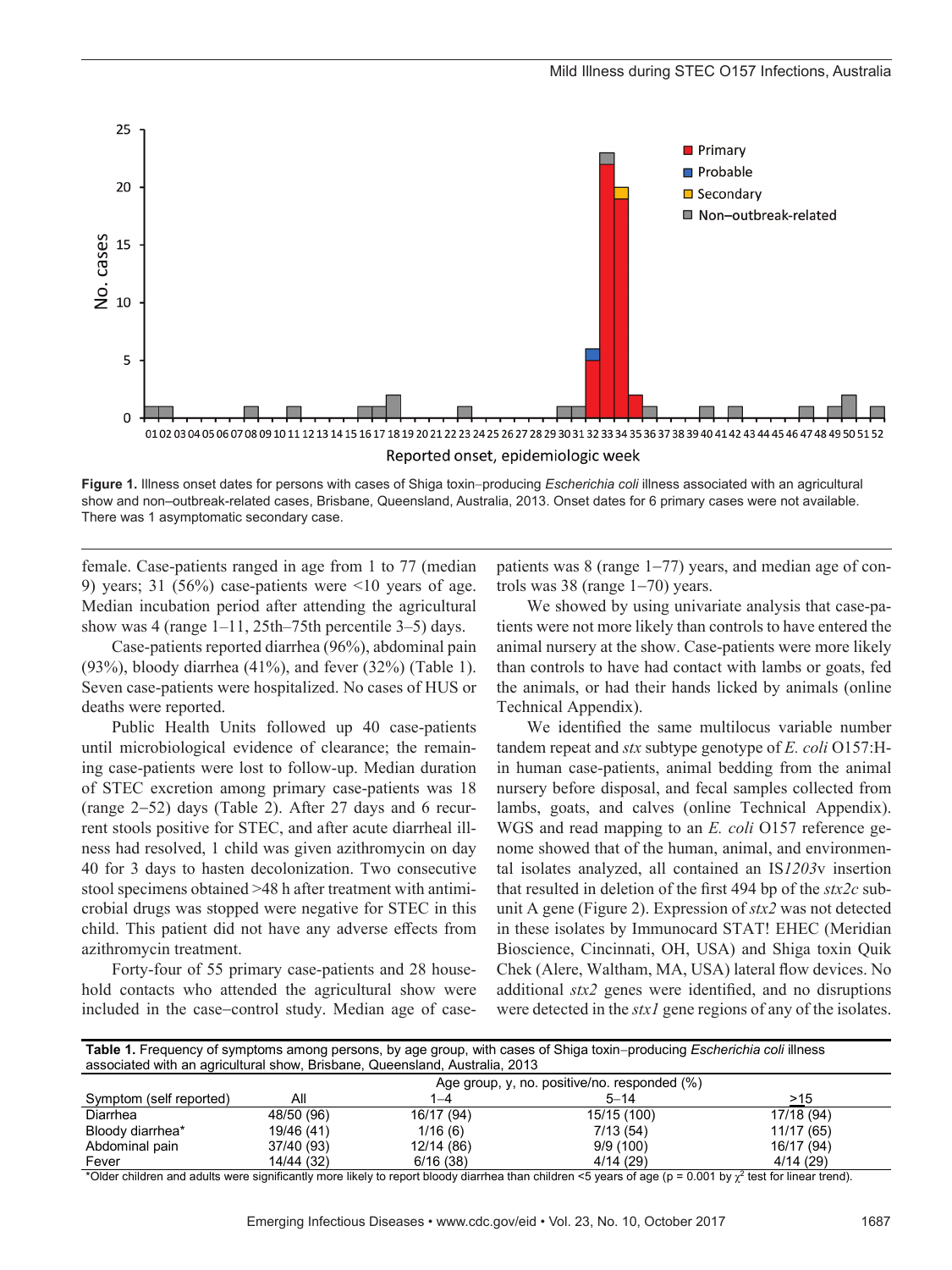## **DISPATCHES**

Table 2. Clearance of STEC from stool samples of persons, by age group, during outbreak of Shiga toxin-producing *Escherichia coli* illness associated with an agricultural show, Brisbane, Queensland, Australia, 2013\*

| milooo aoooonatoa mitri ah aghoaltarar ohom, Dhobaho, gaoonolaha, Aaotraha, Lo Io                       |               |               |                    |                 |  |  |  |  |
|---------------------------------------------------------------------------------------------------------|---------------|---------------|--------------------|-----------------|--|--|--|--|
| Characteristic                                                                                          | All. $n = 40$ | 1–4 v. n = 12 | $5 - 14$ y, n = 13 | $>15$ y, n = 15 |  |  |  |  |
| Median clearance, d (range)                                                                             | 18 (2–52)     | $29(5-37)$    | $23(2-52)$         | $12(2-28)$      |  |  |  |  |
| Mean clearance, d (SD)                                                                                  | 19 (12)       | 24(9)         | 24 (12)            | 12(9)           |  |  |  |  |
| *Time to clearance was based on onset of diarrhea. STEC, Shiga toxin–producing <i>Escherichia coli.</i> |               |               |                    |                 |  |  |  |  |
|                                                                                                         |               |               |                    |                 |  |  |  |  |
| Identity<br>$B = 10.11$                                                                                 |               |               |                    |                 |  |  |  |  |
|                                                                                                         |               |               |                    |                 |  |  |  |  |

IS1203v **IS1203** stx2c region stx2c A subunit nt 495-960  $style$  CH subunit **Hypothetical protein CDS** 

**Figure 2.** Alignment of genomic region from a representative isolate (EC\_4844) showing insertion of IS*1203*v in the Shiga toxin 2 (*stx2*) gene region of Shiga toxin−producing *Escherichia coli* associated with an agricultural show, Brisbane, Queensland, Australia, 2013. CDS, coding DNA sequence.

## **Conclusions**

We found that STEC infection was associated with feeding lambs or goats, feeding animals, and having the hands licked by animals. The course of *E. coli* O157 infection was relatively mild; no cases of HUS were associated with this outbreak. Heiman et al. found that of 4,928 cases of 390 *E. coli* O157 illness outbreaks in the United States during 2003–2012, HUS was detected in 299 cases (6% of illnesses) (*8*). HUS cases with *stx1+*/*stx2*−*E. coli* O157 isolates have been reported (*9*,*10*). We speculate that the absence of severe complications in this outbreak might have been caused, in part, by disruption of the *stx2* subunit A gene by the IS*1203*v insertion, which resulted in lack of expression or a nonfunctional Stx2 toxin.

The proportion of case-patients reporting bloody diarrhea (19/46, 41%) was also lower than previously reported. Ethelberg et al. reported that 69% (56/81) of case-patients in Denmark infected with *E. coli* O157 had bloody diarrhea (*11*). A recent retrospective cohort study from England reported that 61% (2,027/3,323) of symptomatic case-patients infected with *E. coli* O157 had bloody diarrhea. Bloody diarrhea was reported to be a risk factor for HUS (odds ratio 2.10;  $p = 0.001$  (12). In the outbreak we studied, children <5 years of age were less likely than older children and adults to report bloody diarrhea. STEC infection should be actively considered for young children with nonbloody diarrhea who were exposed to potential sources of STEC.

In this outbreak, 1 child was given azithromycin for 3 days to hasten decolonization some weeks after the acute diarrheal illness had resolved. Antimicrobial drugs are generally not recommended to hasten STEC decolonization because of major associations with HUS (*13*). Recommendations to avoid high-risk activities (such as childcare attendance) might place a major socioeconomic burden on STEC carriers and their families. Further studies are required to assess whether WGS can provide useful information for safe administration of antimicrobial drugs for treatment of acute illness caused by STEC, or when chronic shedding becomes established.

Our comprehensive study of a large outbreak *E. coli* O157 illness, characterized by an IS*1203*v insertion disrupting the *stx2c* subunit A gene, showed mild clinical illness and an absence of HUS. Further characterization by virulence studies on isolates with this *stx2c* subunit A gene disruption might provide further insights into the mild illness caused by this strain.

#### **Acknowledgments**

We thank Clare Nourse and Joshua Francis for reviewing draft versions of this article and providing advice about case management; staff at the Metro North, Metro South, Gold Coast, and West Moreton Public Health Units for public health management of STEC cases; Metro North environmental health officers for site investigations of the agricultural show; Queensland Forensic and Scientific services for testing human and animal samples; Biosecurity Queensland inspectors and veterinary officers for performing field work for animal investigation; the Biosecurity Services Laboratory for testing animal samples; and the Royal National Agricultural and Industrial Association of Queensland for assistance with public health investigations.

Dr. Vasant is a public health physician at Queensland Health, Brisbane, Queensland, Australia. Her research interests include public health management of communicable and noncommunicable diseases, health of indigenous and minority communities, and public health response to climate change.

#### **References**

- 1. Karmali MA, Steele BT, Petric M, Lim C. Sporadic cases of haemolytic−uraemic syndrome associated with faecal cytotoxin and cytotoxin-producing *Escherichia coli* in stools. Lancet. 1983;1:619–20. http://dx.doi.org/10.1016/S0140-6736(83)91795-6
- 2. Australian Government Department of Health. National notifiable disease surveillance system. Commonwealth of Australia 2016 [cited 2016 Sep 1]. http://www9.health.gov.au/cda/source/rpt\_3.cfm
- 3. Paton JC, Paton AW. Pathogenesis and diagnosis of Shiga toxin−producing *Escherichia coli* infections. Clin Microbiol Rev. 1998;11:450–79.